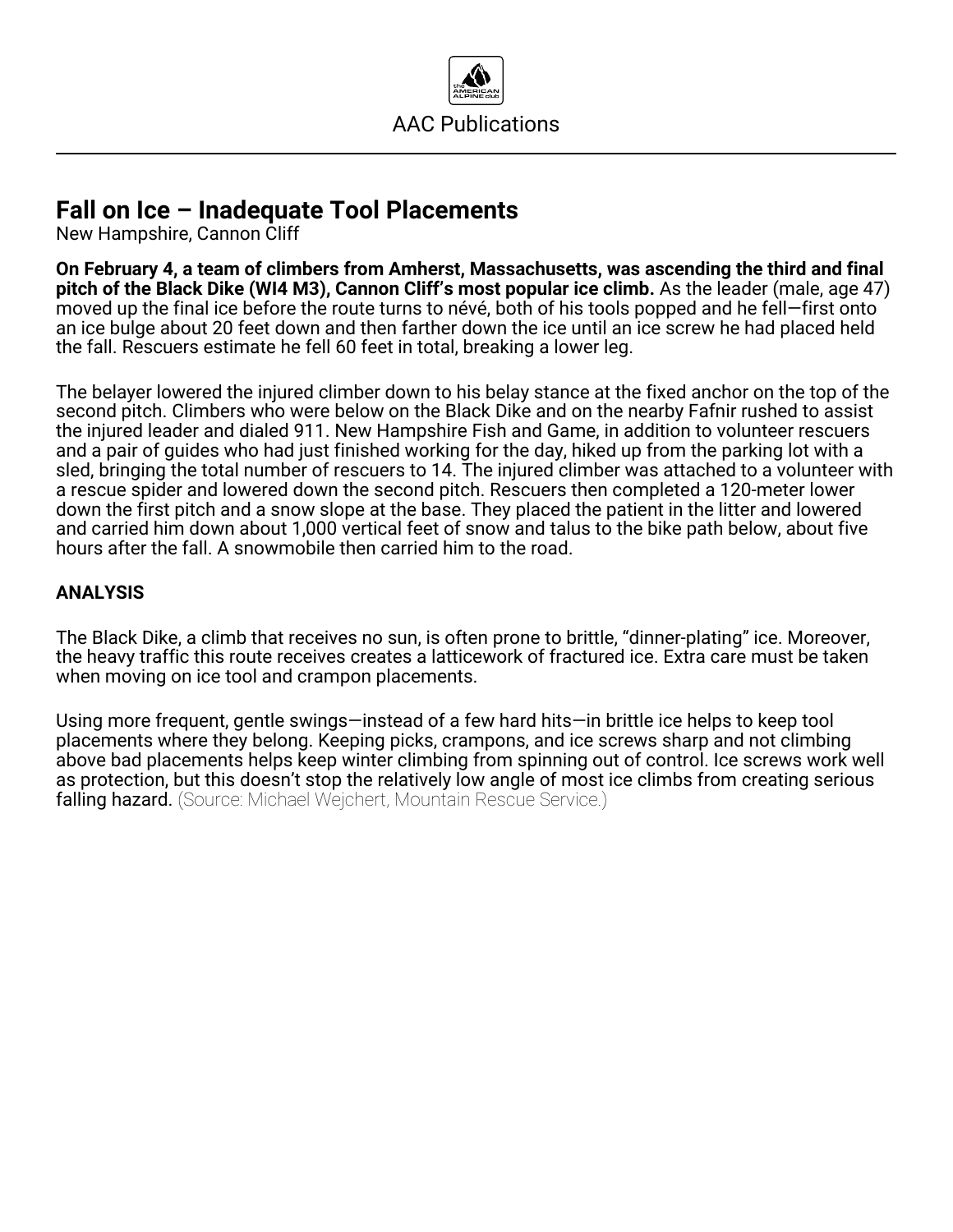## **Images**



Rescuers working at the base of the Black Dike on Cannon Cliff, still about 1,000 vertical feet above the trail.